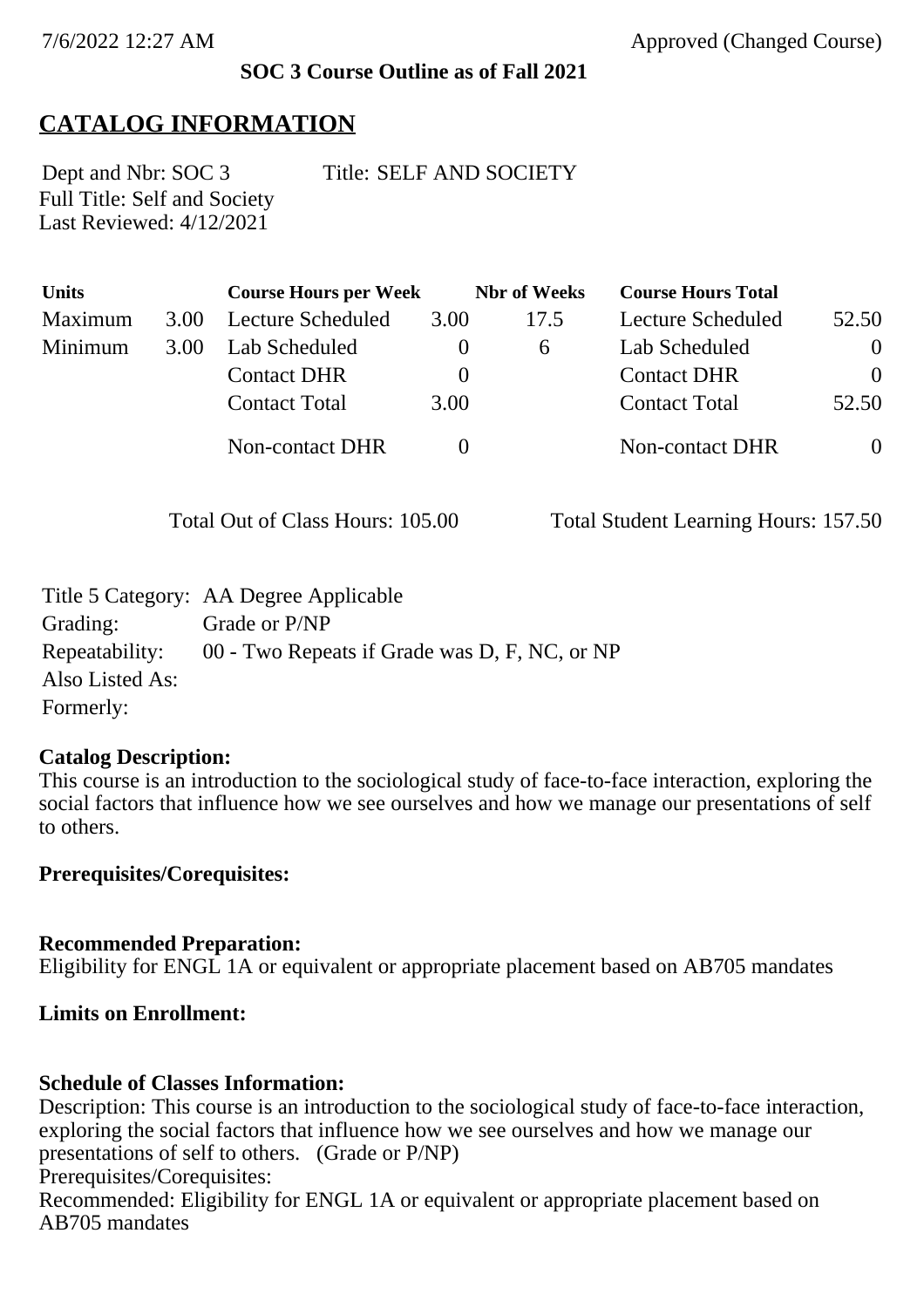# **ARTICULATION, MAJOR, and CERTIFICATION INFORMATION:**

| <b>AS Degree:</b><br><b>CSU GE:</b> | Area<br>D<br><b>Transfer Area</b><br>$\mathsf{D}$<br>D <sub>0</sub> | <b>Social Science</b><br>Sociology and Criminology         | Social and Behavioral Sciences Fall 2006 | Effective:<br>Effective:<br>Fall 2006 | Inactive:<br>Inactive: |
|-------------------------------------|---------------------------------------------------------------------|------------------------------------------------------------|------------------------------------------|---------------------------------------|------------------------|
| <b>IGETC:</b>                       | <b>Transfer Area</b><br>4<br>4J                                     | Social and Behavioral Science<br>Sociology and Criminology |                                          | Effective:<br>Fall 2006               | Inactive:              |
| <b>CSU Transfer: Transferable</b>   |                                                                     | Effective:                                                 | Fall 2006                                | Inactive:                             |                        |
| <b>UC Transfer:</b> Transferable    |                                                                     | Effective:                                                 | Fall 2006                                | Inactive:                             |                        |

**CID:**

## **Certificate/Major Applicable:**

[Major Applicable Course](SR_ClassCheck.aspx?CourseKey=SOC3)

## **COURSE CONTENT**

## **Student Learning Outcomes:**

Upon completion of the course, students will be able to:

- 1. Master sociological approaches to examining self and society with respect to theoretical models, assumptions, and contemporary implications.
- 2. Explain the relationship between broad structural changes in society, and the emotional labor strategies of everyday life.
- 3. Analyze how social status is produced interactionally, including variations over the life course, and across social roles.

## **Objectives:**

Students will be able to:

- 1. Distinguish between psychological and sociological approaches to examining self and society.
- 2. Explain the relationship between micro and macro experiences in the social world.
- 3. Illustrate how gender, race/ethnicity, etc. are negotiated through social interaction.
- 4. Analyze how impression management strategies are used in everyday life.
- 5. Summarize the contributions of Symbolic Interactionism to Sociology.
- 6. Employ sociology of emotions concepts, such as feeling rules and emotion management.
- 7. Demonstrate how social roles are constructed and maintained.
- 8. Identify how agents of socialization, such as mass media, family, and government, shape reality for members of society.
- 9. Interpret the relationships between physical self, identity, formation and social processes.
- 10. Analyze how changes in personal sense of self, reflect changes in institutions, such as the economy, medicine, law, etc.
- 11. Use social science research methods to study micro-level social interaction.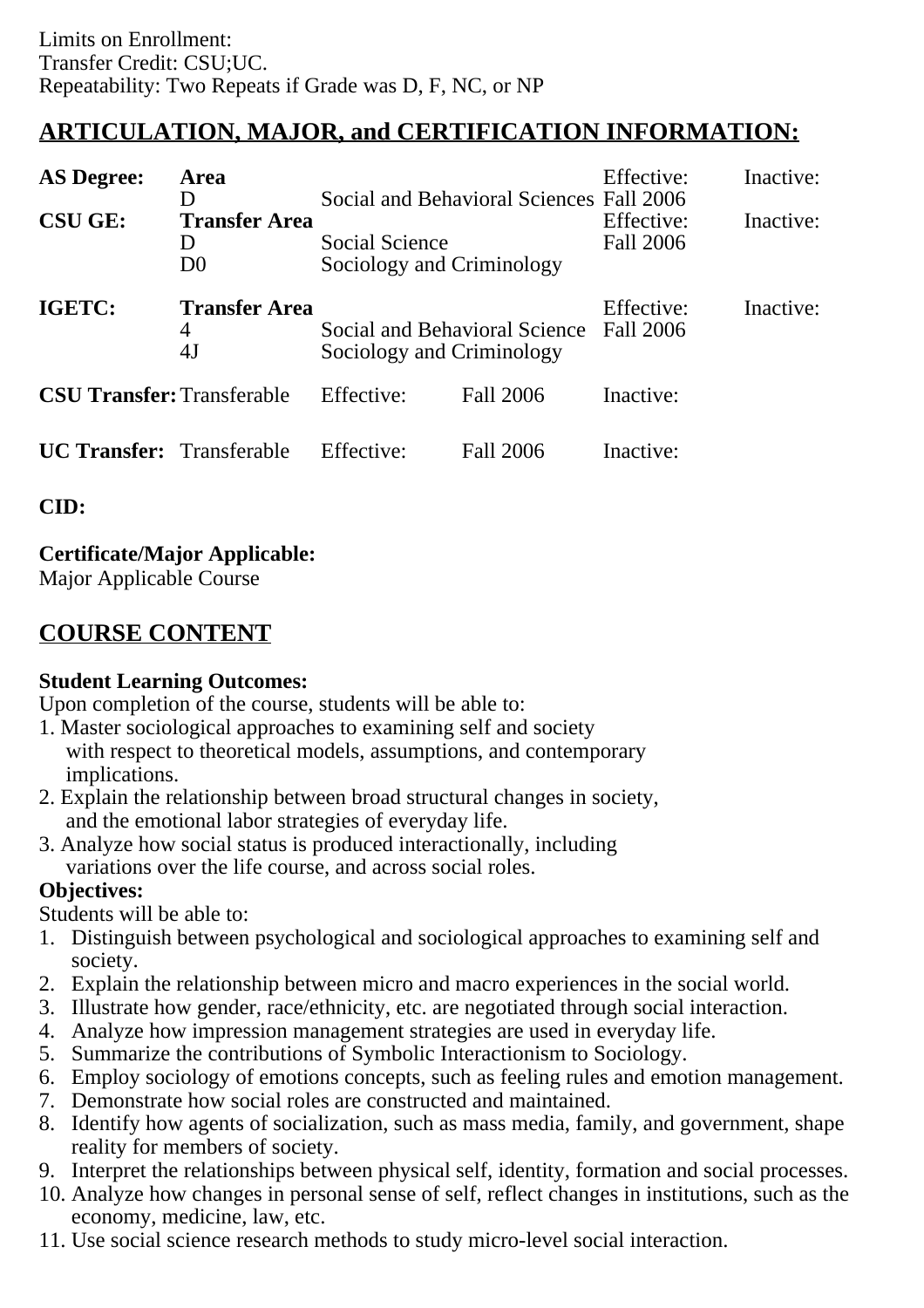## **Topics and Scope:**

- 1. Introduction to the world of microsociology, such as how our selves and emotions are constructed through social interaction
- 2. The three major sociological theories: conflict, functionalism, and symbolic interactionism; and the difference between macro- and microsociology
- 3. The historical development of symbolic interactionism (i.e., microsociology) through Mead, Cooley, Blumer, and Goffman
- 4. Dramaturgy, sociology of cognition, and sociology of emotions as related to symbolic interactionism
- 5. Relationships between the physical self, identity formation, and social processes
- 6. Self-development and socialization through agents of socialization such as the family, educational institutions, and the mass media
- 7. The social construction of symbols, language, and roles
- 8. Impression management strategies used in everyday life
- 9. Connections between social structures (e.g., race, gender, class, disability status etc., as well as social institutions) and ongoing production of selves
- 10. Cultural change and its impact on the ongoing production of selves
- 11. Relationship between structure and agency
- 12. Critical assessment of research methods such as observation and/or conversation analysis, interviewing, ethnography, used by sociologists to conceptualize, gather, and interpret data in this field

## **Assignment:**

- 1. Students will read approximately 1-2 chapters per week, or 3 journal articles.
- 2. Students will write 4000 to 5000 words over the semester.
	- A. critical-thought essays
	- B. conduct brief research projects using ethnographies, and/or observations of popular culture
- 3. Two objective and/or essay exams

## **Methods of Evaluation/Basis of Grade:**

**Writing:** Assessment tools that demonstrate writing skills and/or require students to select, organize and explain ideas in writing.

Written homework, Essays, research papers and the state of the state of the Writing

**Problem Solving:** Assessment tools, other than exams, that demonstrate competence in computational or noncomputational problem solving skills.

**Skill Demonstrations:** All skill-based and physical demonstrations used for assessment purposes including skill performance exams.



None Problem solving and the Problem solving problem solving and the Problem solving problem solving  $0 - 0\%$  $0 - 0\%$